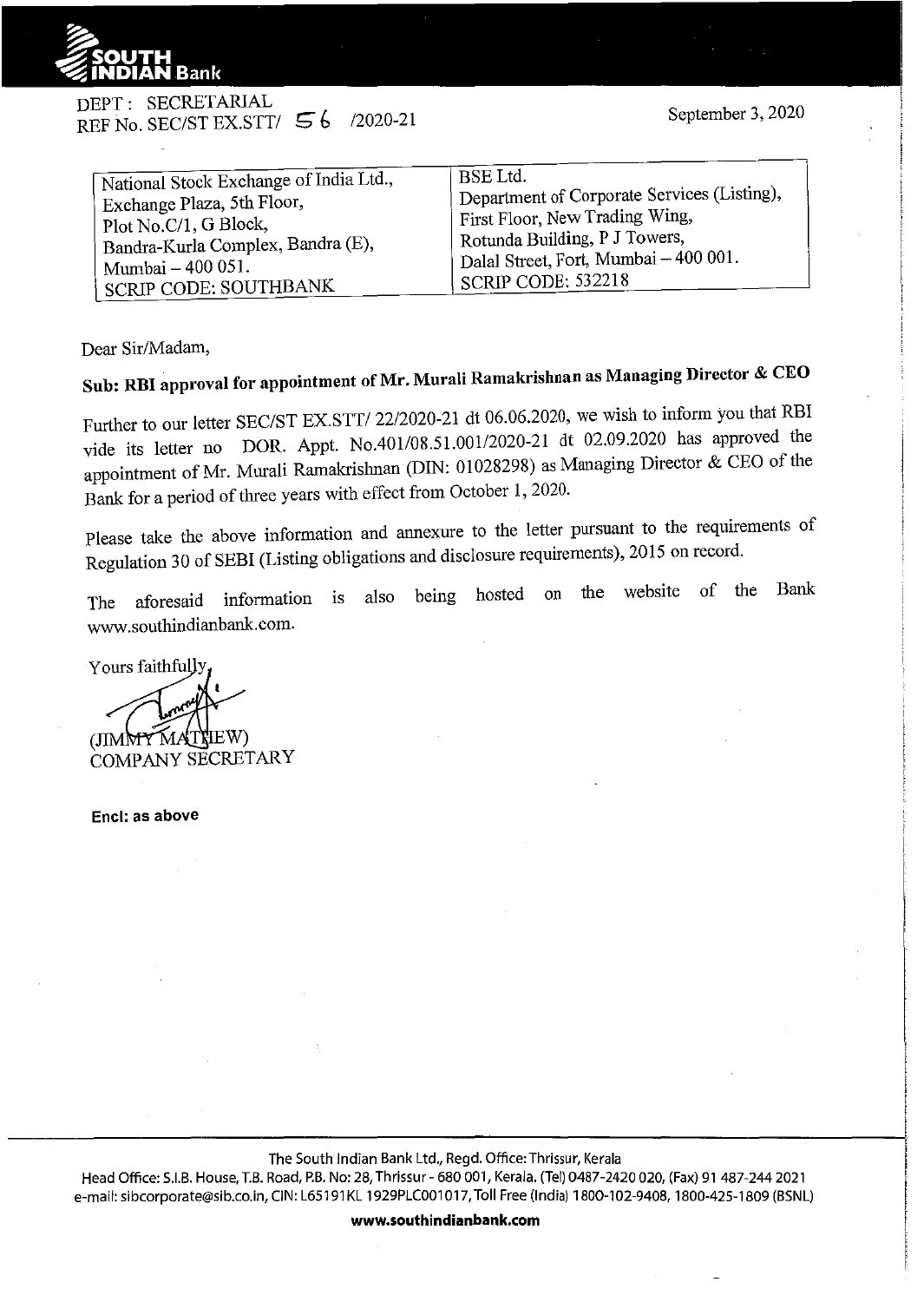| <b>Reason for change</b> | Appointment                                                                                                                                                                                                                                                                                                                                                                                                                                                                                                                                                                                                                                                                                                                                                                                                                                                                                                                                                                                                                                                                                                                                                                                                                                                                                                                                                                                                                                                                                                                                                                                                                                  |
|--------------------------|----------------------------------------------------------------------------------------------------------------------------------------------------------------------------------------------------------------------------------------------------------------------------------------------------------------------------------------------------------------------------------------------------------------------------------------------------------------------------------------------------------------------------------------------------------------------------------------------------------------------------------------------------------------------------------------------------------------------------------------------------------------------------------------------------------------------------------------------------------------------------------------------------------------------------------------------------------------------------------------------------------------------------------------------------------------------------------------------------------------------------------------------------------------------------------------------------------------------------------------------------------------------------------------------------------------------------------------------------------------------------------------------------------------------------------------------------------------------------------------------------------------------------------------------------------------------------------------------------------------------------------------------|
| Date of appointment &    | With effect from October 1, 2020                                                                                                                                                                                                                                                                                                                                                                                                                                                                                                                                                                                                                                                                                                                                                                                                                                                                                                                                                                                                                                                                                                                                                                                                                                                                                                                                                                                                                                                                                                                                                                                                             |
|                          |                                                                                                                                                                                                                                                                                                                                                                                                                                                                                                                                                                                                                                                                                                                                                                                                                                                                                                                                                                                                                                                                                                                                                                                                                                                                                                                                                                                                                                                                                                                                                                                                                                              |
| Term of appointment      | For a period of three years with effect from October 1, 2020.                                                                                                                                                                                                                                                                                                                                                                                                                                                                                                                                                                                                                                                                                                                                                                                                                                                                                                                                                                                                                                                                                                                                                                                                                                                                                                                                                                                                                                                                                                                                                                                |
| <b>Brief profile</b>     | Mr.Murali Ramakrishnan (DIN: 01028298), aged 58 years, is an<br>Engineering Graduate (B.Tech- Chemical Engineering) and holds<br>Post Graduate Diploma in Finance and Marketing from IIM -<br>Bangalore. He has awork Experience of over 34 years. He retired from<br>ICICI Bank as Senior General Manager at Strategic Project Group on<br>May 30, 2020and joined the Bank as an Advisor on July 1, 2020.                                                                                                                                                                                                                                                                                                                                                                                                                                                                                                                                                                                                                                                                                                                                                                                                                                                                                                                                                                                                                                                                                                                                                                                                                                   |
|                          | During his tenure at ICICI Bank, in the last assignment he was heading<br>a business transformation project of SME business. Mr. Murali<br>Ramakrishnan was the Chief Executive Hong Kong and Regional<br>Head - North Asia, Srilanka, Middle East and Africa. (March2012 to<br>August2016) (Senior General Manager grade). As Head of the region,<br>he was responsible for the entire operations of the Bank in the<br>locations, managing a large balance sheet of around US 20 Billion,<br>contributing to more than 60% of profits of International Business<br>group of ICICI Bank. Apart from being the Chief Executive of<br>HongKong branch, he was also responsible for strategizing businesses<br>and ensuring that the deliverables are met for the region, which<br>included branches in China, Sri Lanka, Dubai, Bahrain, Qatar and<br>South Africa. During May 2009 to March 2012, he was heading Credit<br>Risk, managing Credit Risk for the domestic operations of the Bank<br>(General Manager). During May 2006 to May 2009, he was Head Risk,<br>Policy and BIU for Retail and SME businesses of the Bank, During<br>April 2004 - Apr 2006, he was Group Business Head, heading three<br>businesses viz. Construction Equipment Finance Business (CE),<br>Professional Equipment Finance Business (PE) and Cluster Banking<br>Group-SME. During April 2002 to April 2004, he was heading CE and<br>Professional Equipment Finance Businesses. During Aug 1999 to<br>April 2002, he hadconceived, started Commercial Vehicle finance<br>business and Construction Equipment (CE) Finance business for ICICI<br>Bank Ltd. |
|                          | Mr. Murali Ramakrishnan had handled the entire banking operations,<br>managing over USD 20 Billion in a complex International geography                                                                                                                                                                                                                                                                                                                                                                                                                                                                                                                                                                                                                                                                                                                                                                                                                                                                                                                                                                                                                                                                                                                                                                                                                                                                                                                                                                                                                                                                                                      |
|                          | spreading across continents - akin to heading a medium sized bank in<br>India. He has varied experience in the entire banking industry in many<br>facets of banking businesses both in domestic and international<br>markets viz. Retail, SME, Corporate, Project Finance, International<br>Business, Risk, Policy, BIU etc. apart from handling 8 regulators                                                                                                                                                                                                                                                                                                                                                                                                                                                                                                                                                                                                                                                                                                                                                                                                                                                                                                                                                                                                                                                                                                                                                                                                                                                                                |
| contract of the earth    | across various markets in Asia, MENA and South Africa. He had<br>represented the bank in the board of CIBIL and also in the Risk<br>advisory board of VISA for Asia Pacific. Before joining the ICICI                                                                                                                                                                                                                                                                                                                                                                                                                                                                                                                                                                                                                                                                                                                                                                                                                                                                                                                                                                                                                                                                                                                                                                                                                                                                                                                                                                                                                                        |



 $\frac{1}{2}$